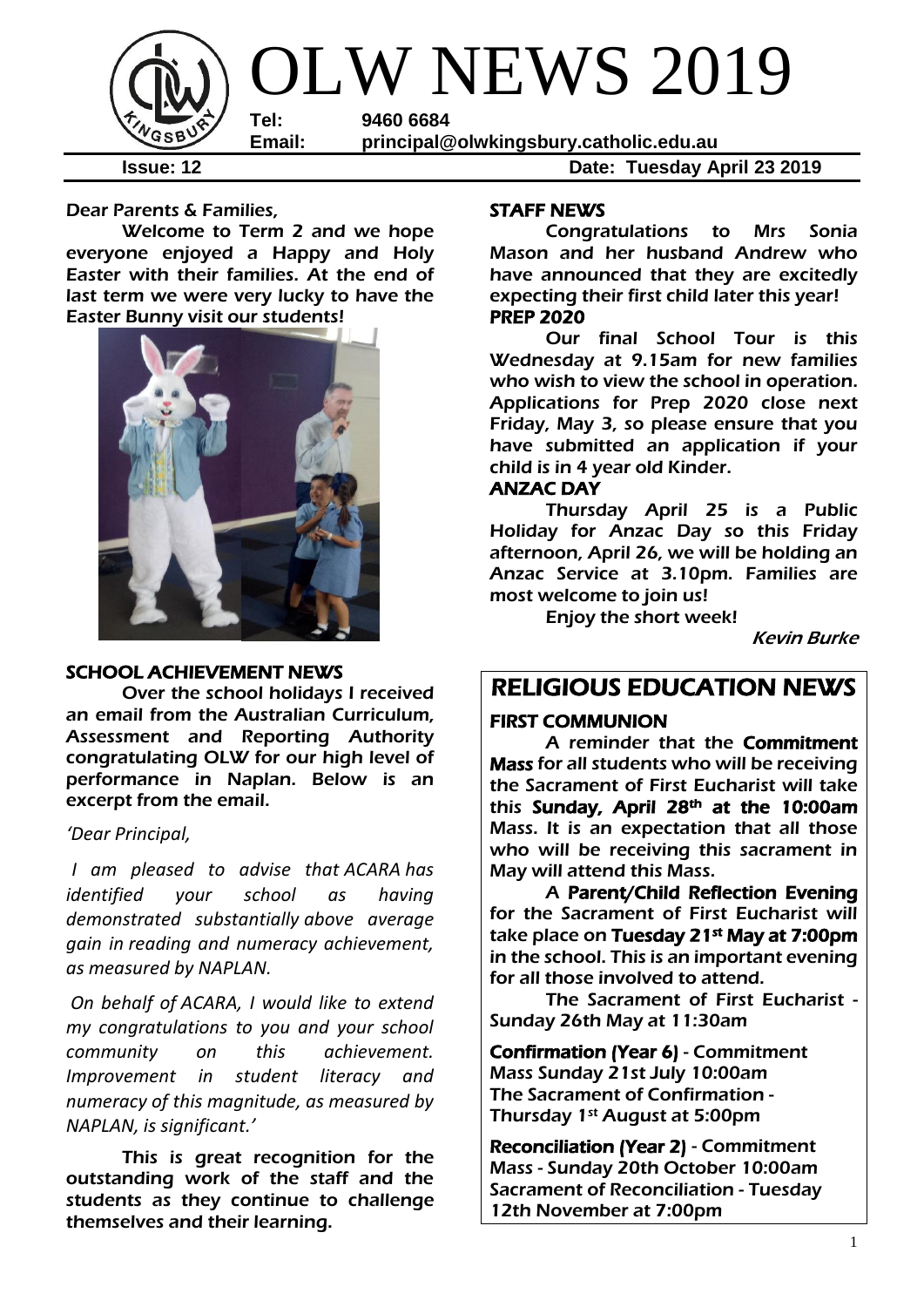#### OLW COMMONWEALTH BANK SCHOOL BANKING

Just a reminder that the school banking will continue on Wednesdays during Term 2. New families you can go directly to the bank or online to register for their child to have an OLW school banking account.

## P & F ASSOCIATION NEWS

#### NEXT MEETING

Our next Meeting is Tuesday, May 7, at 5.00pm in the School Staffroom. Everyone is most welcome to attend.

# WORD OF THE WEEK

Congratulations to everyone who found out that extravagant has a few different meanings such as 'lacking restraint in spending money or using resources' and 'excessive or elaborate'.

## Our first word for the term is: CAMARADERIE

Find out it's meaning and see if you can add this word to your vocabulary over the next week when talking about the Anzac spirit!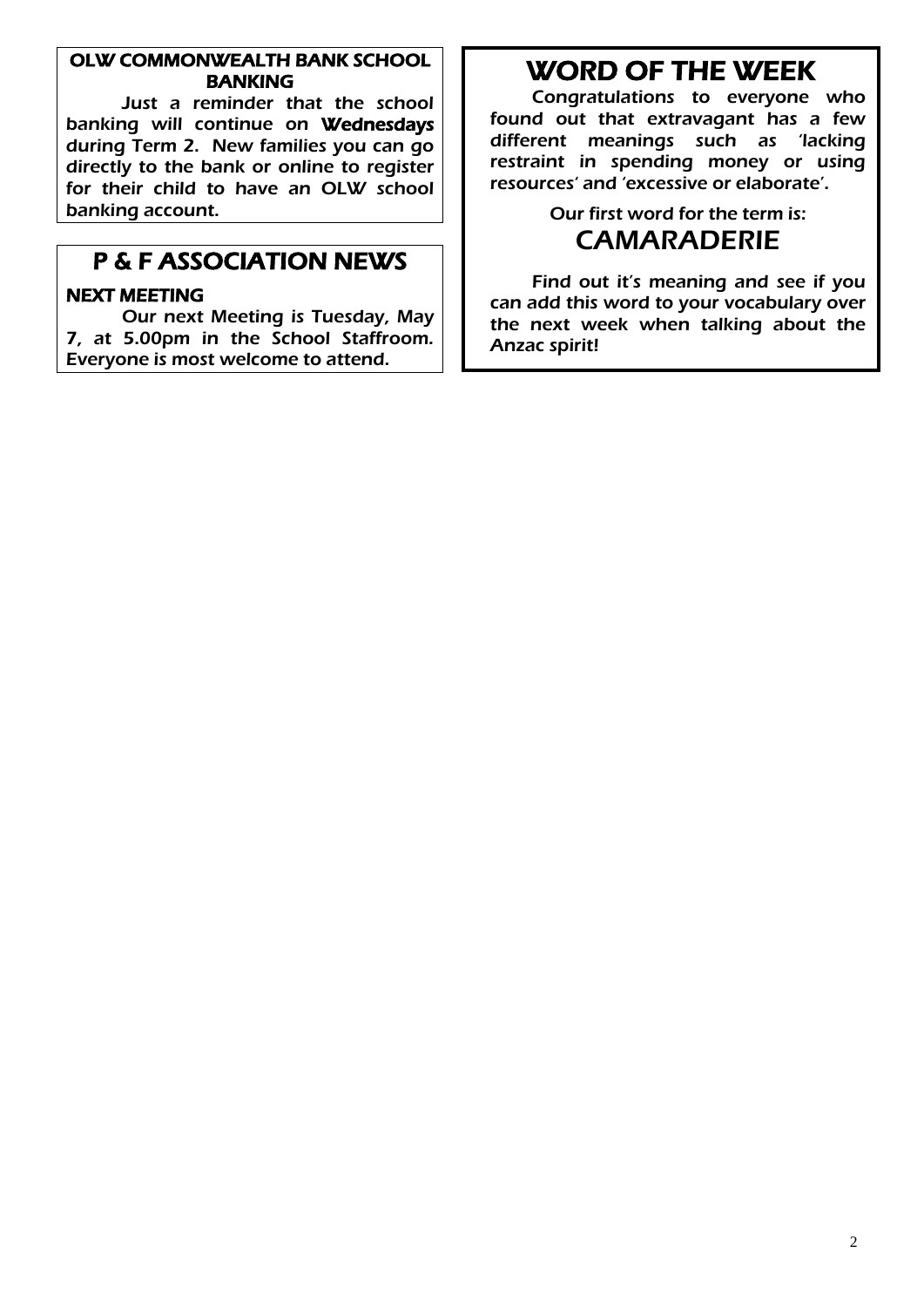

# **Our Lady of the Way Primary School**

**Green Avenue, Kingsbury** P.O. Box 159 KINGSBURY, Vic 3083

9460 6684 Tel: Fax: 9460 7831

Email: principal@olwkingsbury.catholic.edu.au

#### Our Lady of the Way Sporting Schools Program

23rd April, 2019

Dear Parents,

The Sporting Schools Program for Term 2 will commence Tuesday 14<sup>th</sup> May. 2019.

The program will operate on each TUESDAY during Term 2 beginning on TUESDAY, 14<sup>th</sup> May, 2019 and run until Tuesday 25<sup>th</sup> June, 2019. The program will commence directly after school. Each session will finish at 4.45pm. Fruit will be provided, but the students will need to have their own water bottle.

This Term's sport will be AFL FOOTBALL. Places are strictly limited, so if you would like your child to be considered for the program please complete the Permission / Medical Form and return it to the school office by **THURSDAY** 9<sup>th</sup> MAY, 2019. Places will offered based on the return of the form, and you will be notified in writing by Ms Pullen if you have been successful in gaining a place on Friday 10th May, 2019.

Students can wear their regular school uniform, and may bring a change of runners to wear. If the weather is too cold or wet, then a modified program will take place in the school hall.

Yours sincerely,

**Kevin Burke**